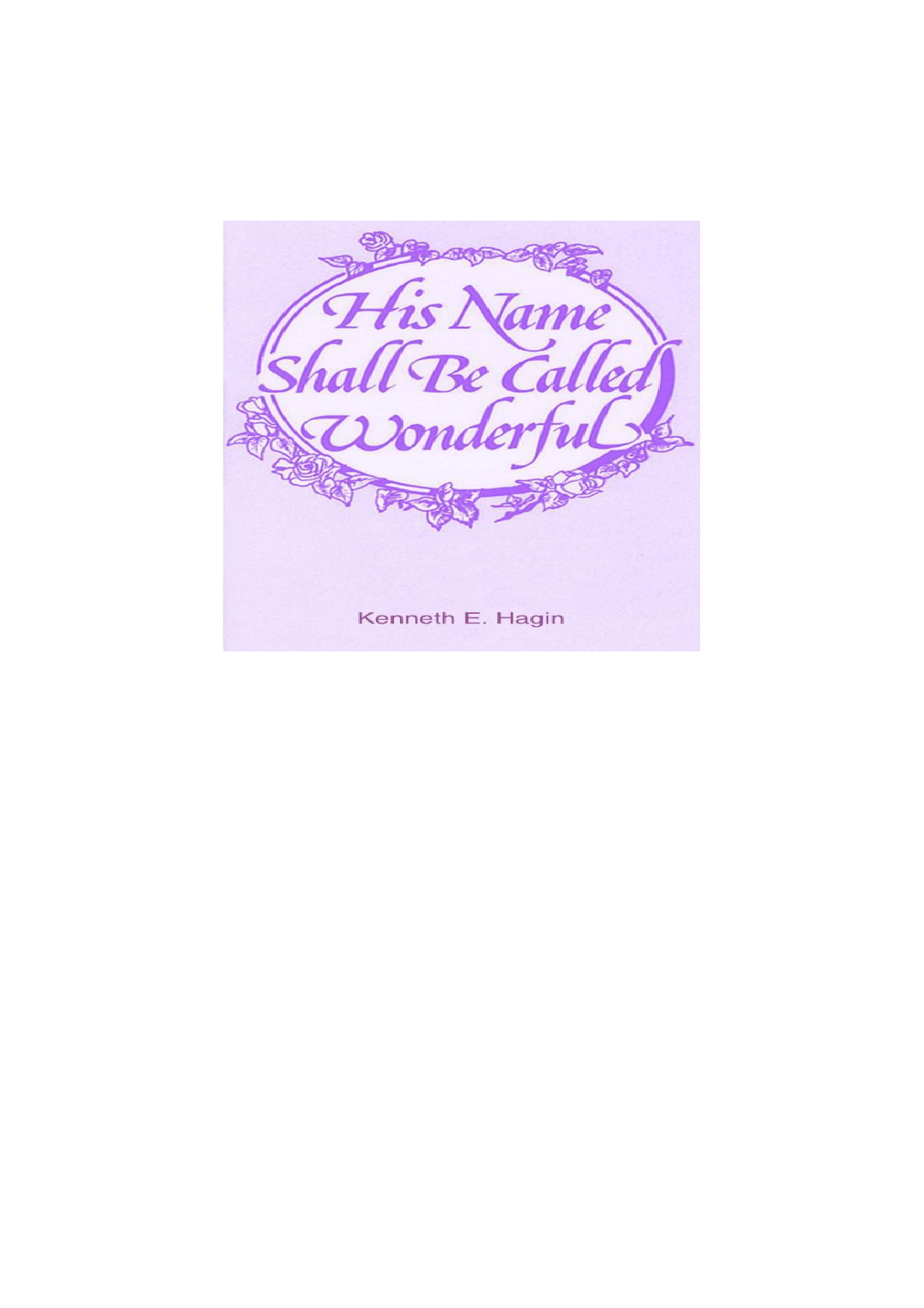His Name Shall Be Called Wonderful

For unto us a child is born, unto us a son is given: and the government shall be upon his shoulder: and his name shall be called WONDERFUL, Counsellor, The mighty God, The everlasting Father, The Prince of Peace.

—Isaiah 9:6

In this text, Isaiah, by the Spirit of God, is prophesying concerning the birth of Jesus, the coming Messiah.

We could preach a sermon or two on the phrase "his name shall be called Wonderful," then preach several on "Counsellor" and "The mighty God." In fact, we could almost preach forever on these phrases.

Thank God, Jesus is all of them and even more! In this message we will consider the phrase "his name shall be called Wonderful."

At Christmastime, we acknowledge the birth of the Lord Jesus Christ. However, if His birth is all there were to it—if He was born and it ended there—there would be no plan of salvation.

Let's look at God's plan from beginning to end:

Certainly He is Wonderful.

Certainly His conception was Wonderful. His childhood was **Wonderful** 

He was Wonderful in ministry.

He was Wonderful in His death.

He was Wonderful in His Resurrection. And, thank God, He's going to be Wonderful in His coming again.

All of this can be seen in connection with the Christmas story. We'll let the Scriptures speak for themselves.

First, He was Wonderful in conception and the announcing of His birth. All of the writers of the Gospel cover the story, but because Luke goes into a little more detail, I like his account best:

LUKE 1:26-37

26 And in the sixth month the angel Gabriel was sent from God unto a city of Galilee, named Nazareth,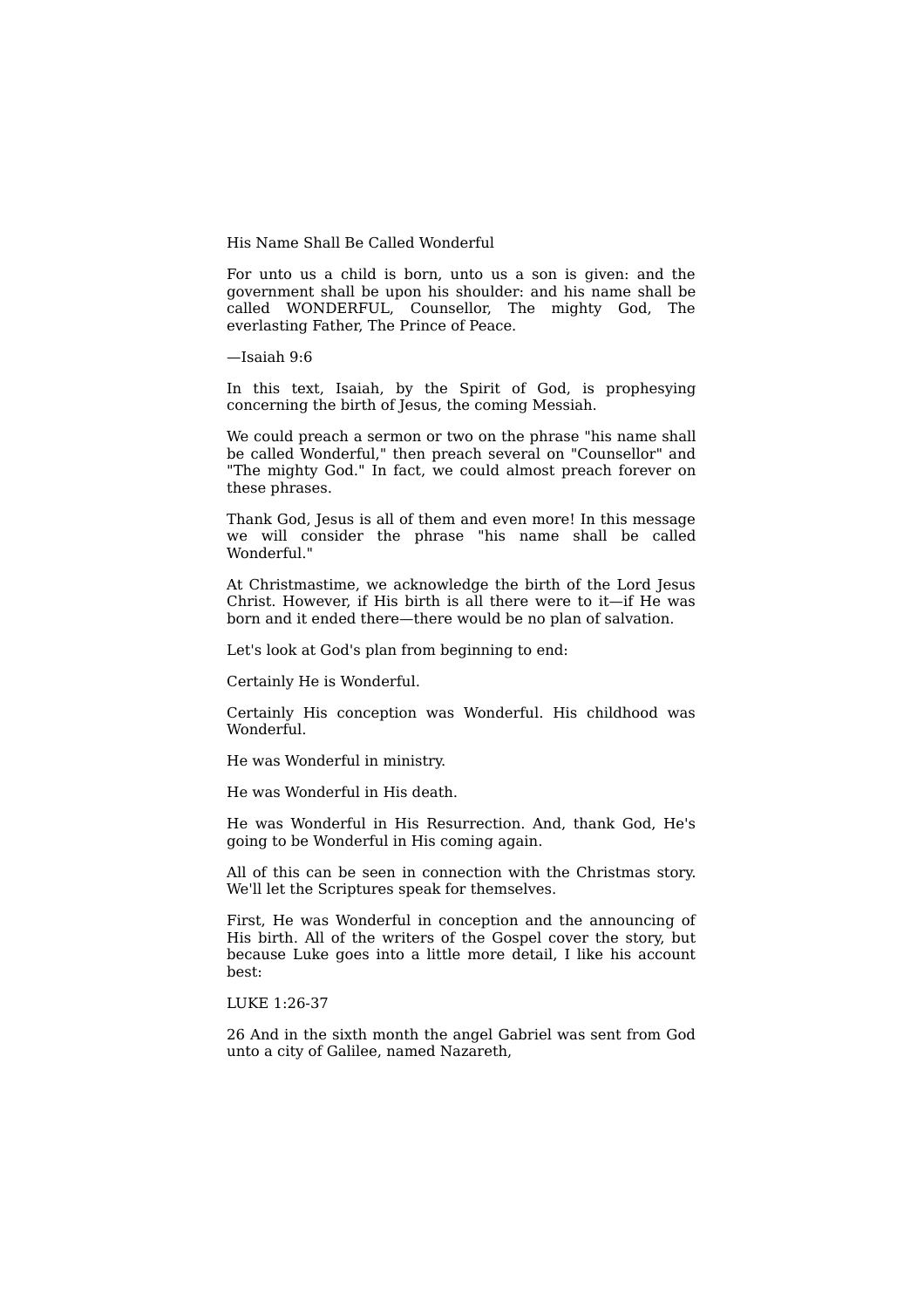27 To a virgin espoused to a man whose name was Joseph, of the house of David; and the virgin's name was Mary.

28 And the angel came in unto her, and said, Hail, thou art highly favoured, the Lord is with thee: blessed art thou among women.

29 And when she saw him, she was troubled at his saying, and cast in her mind what manner of salutation this should be.

30 And the angel said unto her, Fear not, Mary: for thou hast found favour with God.

31 And behold, thou shalt conceive in thy womb, and bring forth a son, and shalt call his name JESUS.

32 He shall be great, and shall be called the Son of the Highest: and the Lord God shall give unto him the throne of his father David:

33 And he shall reign over the house of David for ever; and of his kingdom there shall be no end.

34 Then said Mary unto the angel, How shall this be, seeing I know not a man?

35 And the angel answered and said unto her, The Holy Ghost shall come upon thee, and the power of the Highest shall overshadow thee: therefore also that holy thing which shall be born of thee shall be called the Son of God.

36 And, behold, thy cousin Elisabeth, she hath also conceived a son in her old age: and this is the sixth month with her, who was called barren.

37 For with God nothing shall be impossible.

The announcement that Jesus was to be born was Wonderful an angel came down to announce it!

Furthermore, His conception was Wonderful. Mary was questioning how it could be possible that a virgin could conceive and bear a son. The angel replied, "The Holy Ghost shall come upon thee, and the power of the Highest shall overshadow thee: therefore also that holy thing which shall be born of thee shall be called the Son of God" (v. 35).

## LUKE 1:38-40

38 And Mary said, Behold the handmaid of the Lord; be it unto me according to thy word. And the angel departed from her.

39 And Mary arose in those days, and went into the hill country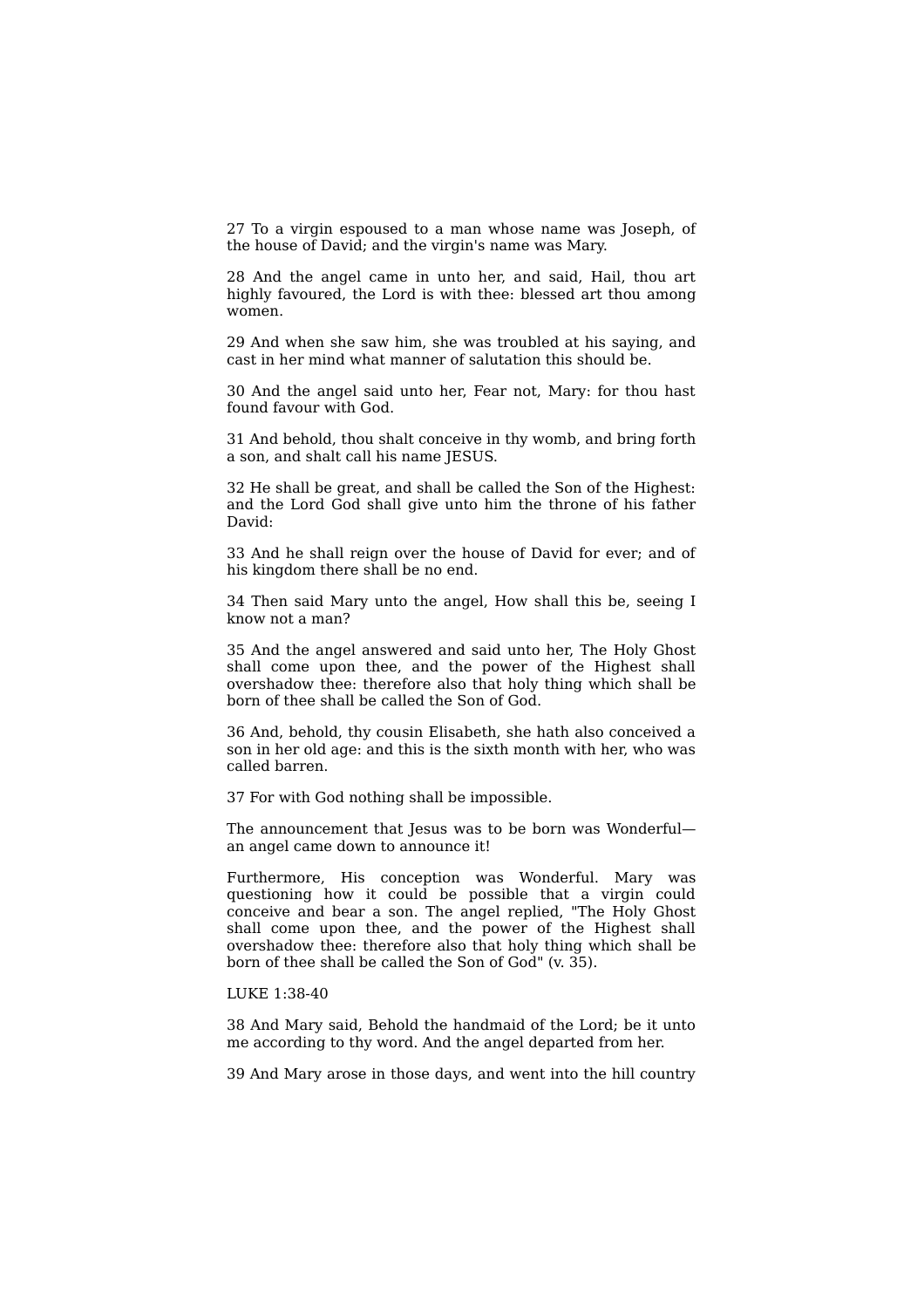with haste, into a city of Juda;

40 And entered into the house of Zacharias, and saluted Elisabeth.

As Luke notes in chapter 2, Mary didn't tell anybody about the angel's visit; she just pondered his sayings in her heart. Therefore, her cousin Elisabeth didn't know what had happened to Mary at the time she began to prophesy. Elisabeth was speaking by the Holy Spirit:

## LUKE 1:41-56

41 And it came to pass, that, when Elisabeth heard the salutation of Mary, the babe leaped in her womb; and Elisabeth was filled with the Holy Ghost:

42 And she spake out with a loud voice, and said, Blessed art thou among women, and blessed is the fruit of thy womb.

43 And whence is this to me, that the mother of my Lord should come to me?

44 For, lo, as soon as the voice of thy salutation sounded in mine ears, the babe leaped in my womb for joy.

45 And blessed is she that believed: for there shall be a performance of those things which were told her from the Lord.

46 And Mary said, My soul doth magnify the Lord,

47 And my spirit hath rejoiced in God my Saviour.

48 For he hath regarded the low estate of his handmaiden: for, behold, from henceforth all generations shall call me blessed.

49 For he that is mighty hath done to me great things; and holy is his name.

50 And his mercy is on them that fear him from generation to generation.

51 He hath shewed strength with his arm; he hath scattered the proud in the imagination of their hearts.

52 He hath put down the mighty from their seats, and exalted them of low degree.

53 He hath filled the hungry with good things; and the rich he hath sent empty away.

54 He hath helped his servant Israel, in remembrance of his mercy;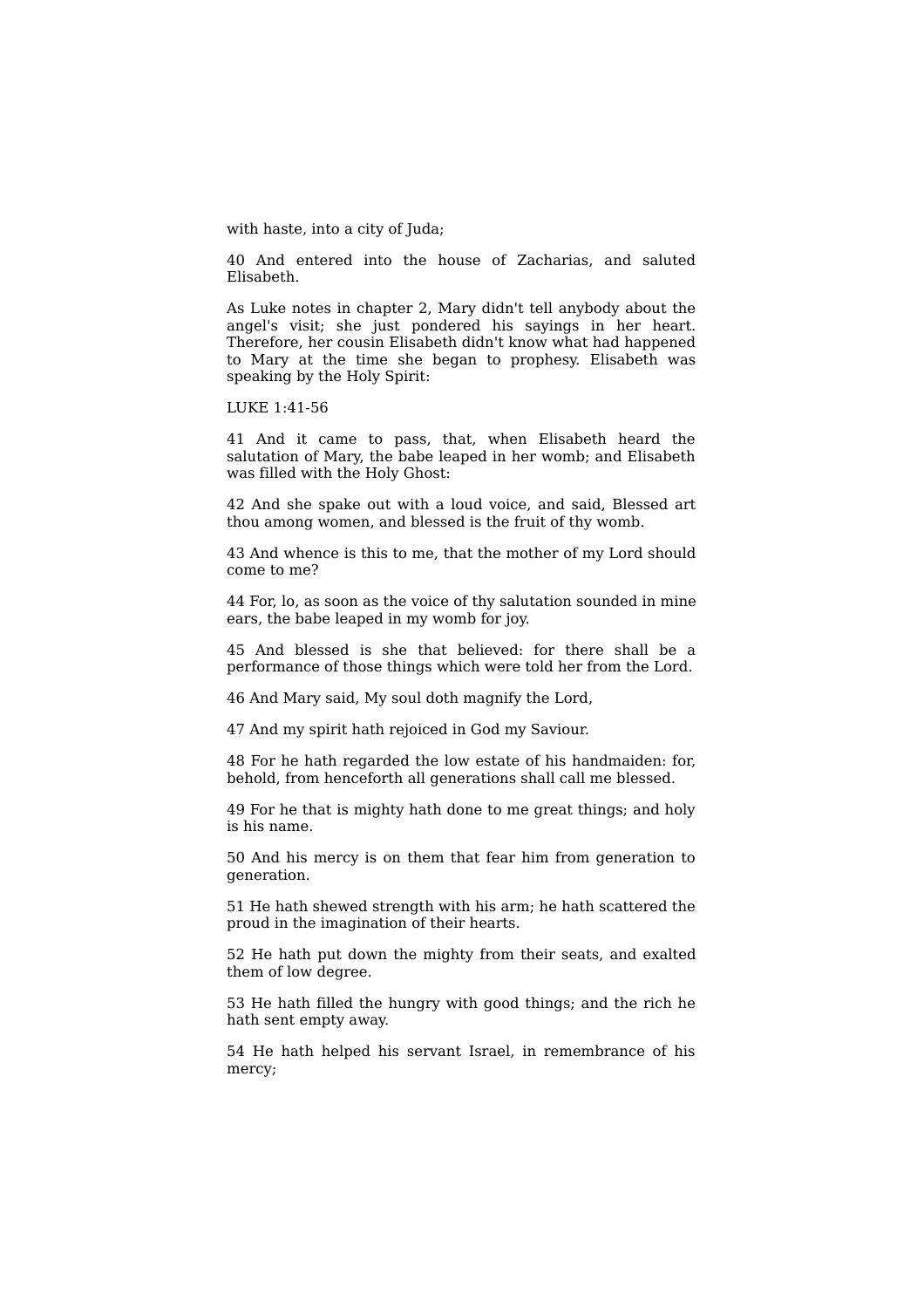55 As he spake to our fathers, to Abraham, and to his seed for ever.

56 And Mary abode with her about three months, and returned to her own house.

We can readily see how the word Wonderful applies to the announcement that Jesus was to be born and how He would be conceived.

We'll let the Word of God tell the story of the announcement of His birth as we reminisce on these Scriptures.

LUKE 2:1-20

1 And it came to pass in those days, that there went out a decree from Caesar Augustus, that all the world should be taxed.

2 (And this taxing was first made when Cyrenius was governor of Syria.)

3 And all went to be taxed, every one into his own city.

4 And Joseph also went up from Galilee, out of the city of Nazareth, into Judaea, unto the city of David, which is called Bethlehem; (because he was of the house and lineage of David:)

5 To be taxed with Mary his espoused wife, being great with child.

6 And so it was, that, while they were there, the days were accomplished that she should be delivered.

7 And she brought forth her firstborn son, and wrapped him in swaddling clothes, and laid him in a manger; because there was no room for them in the inn.

8 And there were in the same country shepherds abiding in the field, keeping watch over their flock by night. [Now notice:]

9 And, lo, the angel of the Lord came upon them, and the glory of the Lord shone round about them: and they were sore afraid.

Not only did the angel appear to them, but it says the glory of the Lord shone 'round about them. That same glory of God was manifested all through the Old Testament: many times as a cloud; sometimes as a bright, shining light.

10 And the angel said unto them, Fear not: for, behold, I bring you good tidings of great joy, which shall be to all people.

11 For unto you is born this day in the city of David a Saviour,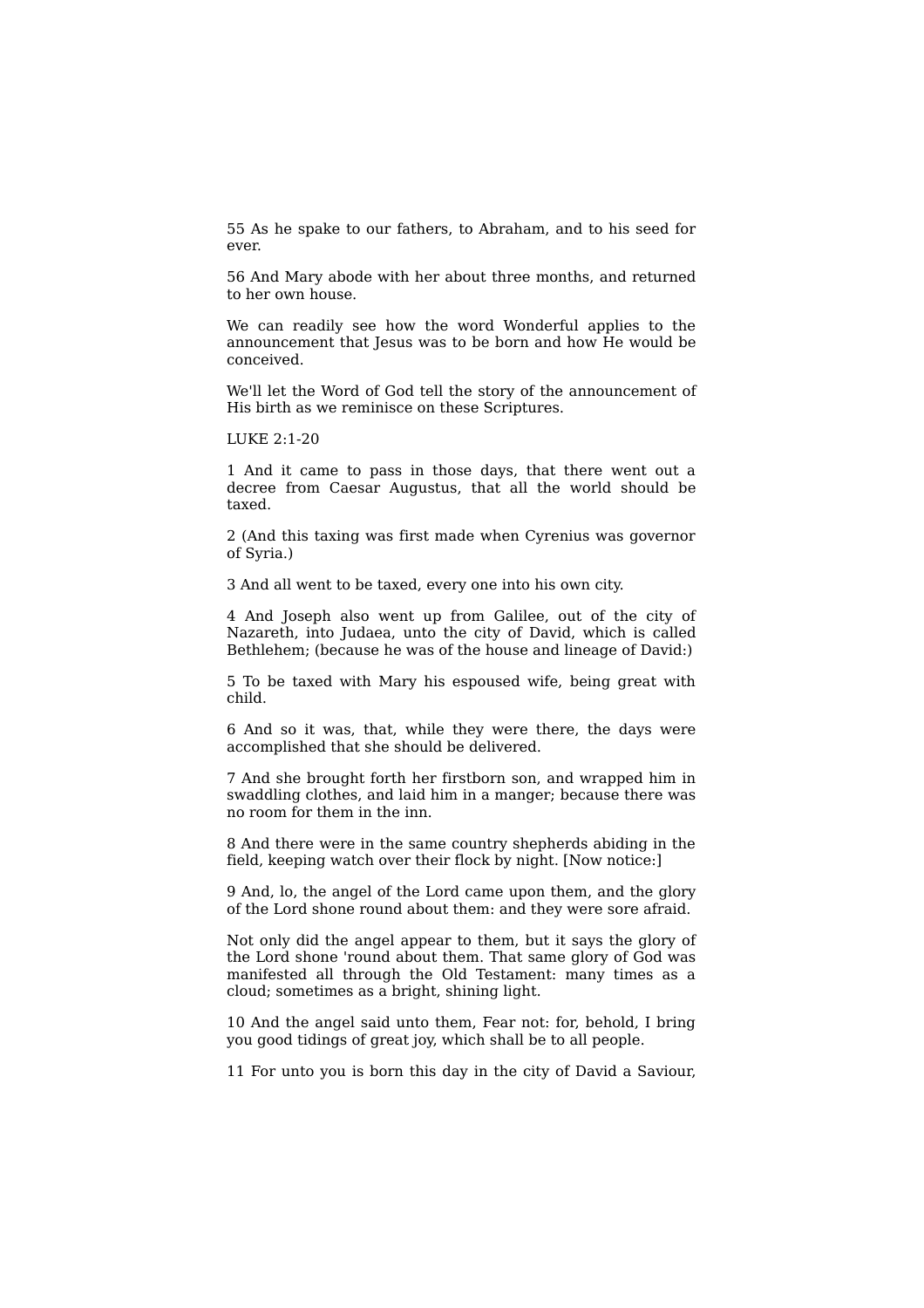which is Christ the Lord.

12 And this shall be a sign unto you; Ye shall find the babe wrapped in swaddling clothes, lying in a manger.

13 And suddenly there was with the angel a multitude of the heavenly host praising God, and saying,

14 Glory to God in the highest, and on earth peace, good will toward men.

15 And it came to pass, as the angels were gone away from them into heaven, the shepherds said one to another, Let us now go even unto Bethlehem, and see this thing which is come to pass, which the Lord hath made known unto us.

16 And they came with haste, and found Mary, and Joseph, and the babe lying in a manger.

17 And when they had seen it, they made known abroad the saying which was told them concerning this child.

18 And all they that heard it wondered at those things which were told them by the shepherds.

19 But Mary kept all these things, and pondered them in her heart.

20 And the shepherds returned, glorifying and praising God for all things that they had heard and seen, as it was told unto them.

Chapter 2

WONDERFUL IN MINISTRY

The announcement of Jesus' birth was certainly Wonderful. The 40th verse of Luke 2 shows that He also was Wonderful in childhood:

40 And the child grew, and waxed strong in spirit, filled with wisdom: and the grace of God was upon him.

He was Wonderful in childhood. No wonder His Name should be called Wonderful. Later, He was Wonderful in ministry. When we think about His ministry, we think not only about the healings and the deliverances; we consider all of His ministry. It consisted in Word and works. Jesus declared in John 14:12, "Verily, verily, I say unto you, He that believeth on me, the works that I do shall he do also; and greater works than these shall he do; because Igo unto my Father."

We should carefully study and follow the ministry of Jesus. The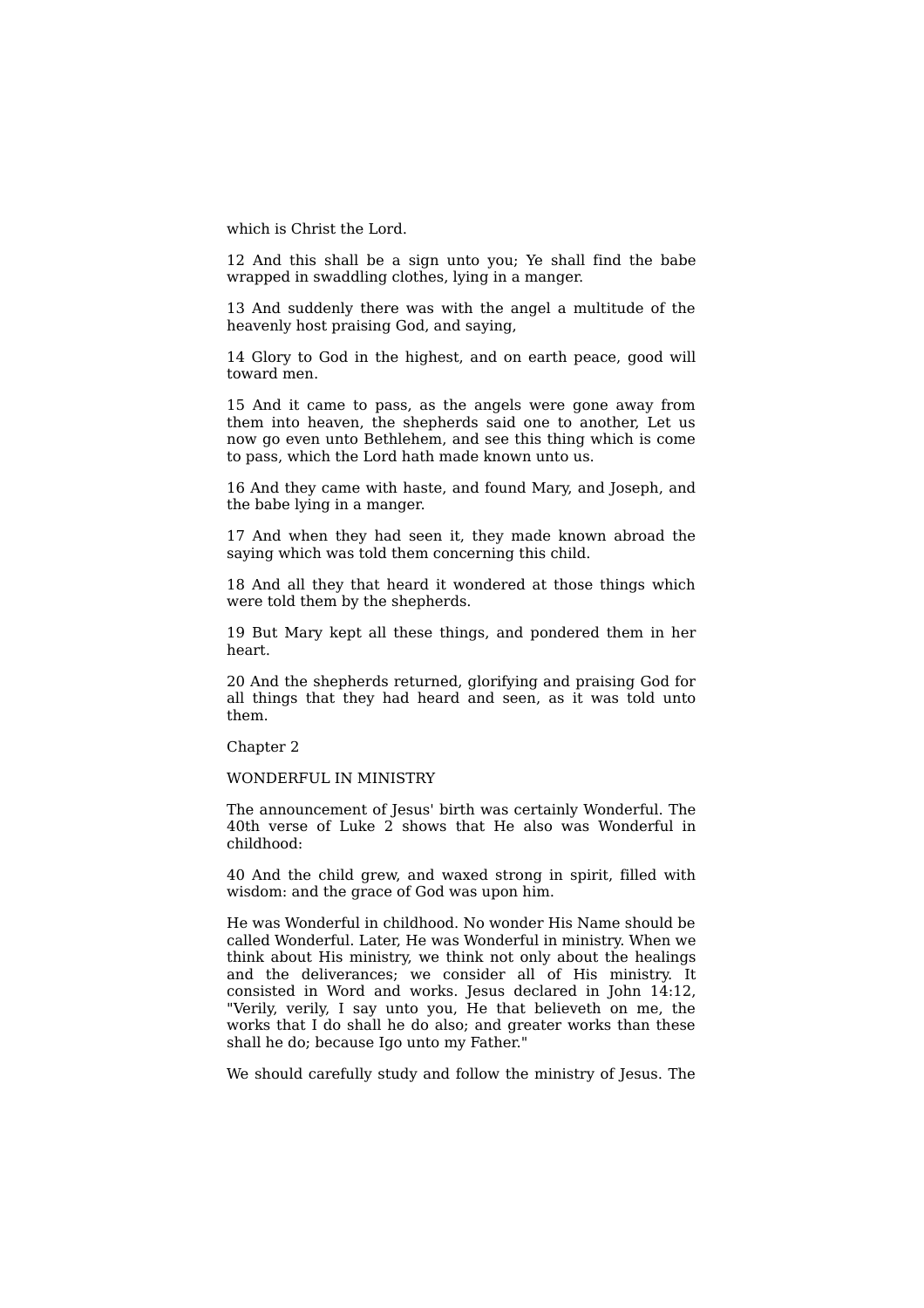Bible says concerning His ministry, "And Jesus went about all the cities and villages, TEACHING in their synagogues, and PREACHING the gospel of the kingdom, and HEALING every sickness and every disease among the people" (Matt. 9:35). Our ministry should consist of the same thing.

We also see something about the ministry of Jesus in Luke 4:14, "And Jesus returned in the power of the Spirit into Galilee: and there went out a fame of him through all the region round about." The Bible says He returned in the power of the Spirit. He was Wonderful in ministry.

So we see that Jesus' ministry consisted first of teaching, then preaching, and, finally, healing.

During Jesus' earthly ministry He did more teaching than anything else. You'll discover this if you read through the four Gospels and underline the words "teaching" or "taught." Yet when we think of doing the works of Jesus, we usually think about

13 healing the sick or perhaps casting out devils. Those things are part of it, but teaching also is doing the works of Jesus.

Now notice the 32nd verse: "And they were astonished at his doctrine: for his word was with power." Hallelujah!

Then we note the 36th verse of this same chapter: "And they were all amazed, and spake among themselves, saying, What a word is this! for with authority and power he commanded the unclean spirits, and they come out." They said that in response to what had happened in the 33rd verse:

LUKE 4:33-37

33 And in the synagogue there was a man, which had a spirit of an unclean devil, and cried out with a loud voice,

34 Saying, Let us alone; what have we to do with thee, thou Jesus of Nazareth? art thou come to destroy us? I know thee who thou art; the Holy One of God.

35 And Jesus rebuked him, saying, Hold thy peace, and come out of him....

In other words, Jesus said, "Shut up!" That's the way you have to deal with the devil—just tell him to shut up. You can't be nice when dealing with the devil.

The rest of verse 35 says: "And when the devil had thrown him in the midst, he came out of him, and hurt him not." That devil wanted to act up before he left. He knew it was his last chance,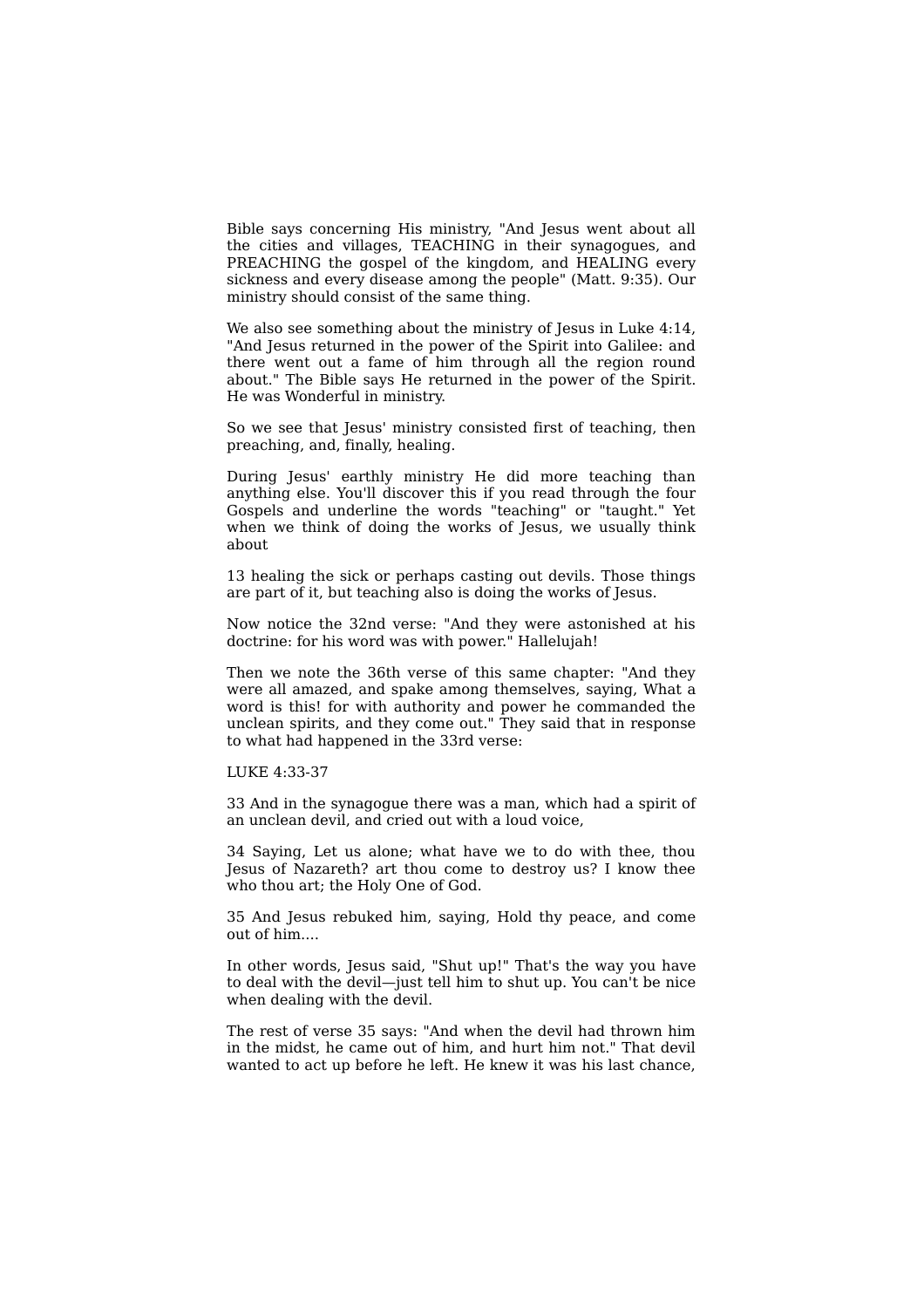so he threw that fellow in their midst, but he came out and didn't hurt him.

36 And they were all amazed, and spake among themselves, saying, What a word is this! for with authority and power he commandeth the unclean spirits, and they come out.

37 And the fame of him went out into every place of the country round about.

Of course His fame spread. When people get healed and devils are cast out, people talk about it. Jesus was Wonderful: Wonderful in ministry, Wonderful in works, and Wonderful in Words.

Chapter 3

### WONDERFUL IN HIS DEATH

Did you ever consider that if it had all ended with Jesus' ministry, there would be no salvation for us? If it had all ended right there, there would be no New Birth.

Thank God, Jesus was Wonderful in His death.

Many people misunderstand when you talk about Jesus' dying spiritually as well as physically. They think "death" means the cessation of life. But death in the Bible never means cessation of life, dear friends.

What happened when Adam died spiritually? He still lived physically, but he was separated spiritually from God. You see, spiritual death means separation from God!

Because Jesus took our place, He had to partake of spiritual death AS WELL AS physical death.

So He cries out here, "My God, my God, why hast thou forsaken me?" You see, God had forsaken Him. That's spiritual death. He was separated from God. Why did God forsake Him? Because Jesus was made sin for us, and God cannot look upon sin.

Jesus was made sin for us! He took my place! He became what I was, praise God, that I might become what He is.

Can you understand that? It's simple—all you have to be is intelligent—yet people want to fight over it. (Actually, when you get down to brass tacks, they believe the same thing, or else they don't believe the Bible—one of the two—or they couldn't be saved.)

Often people will pick some little statement out of context to argue about. Bless their hearts, you feel so sorry for them, but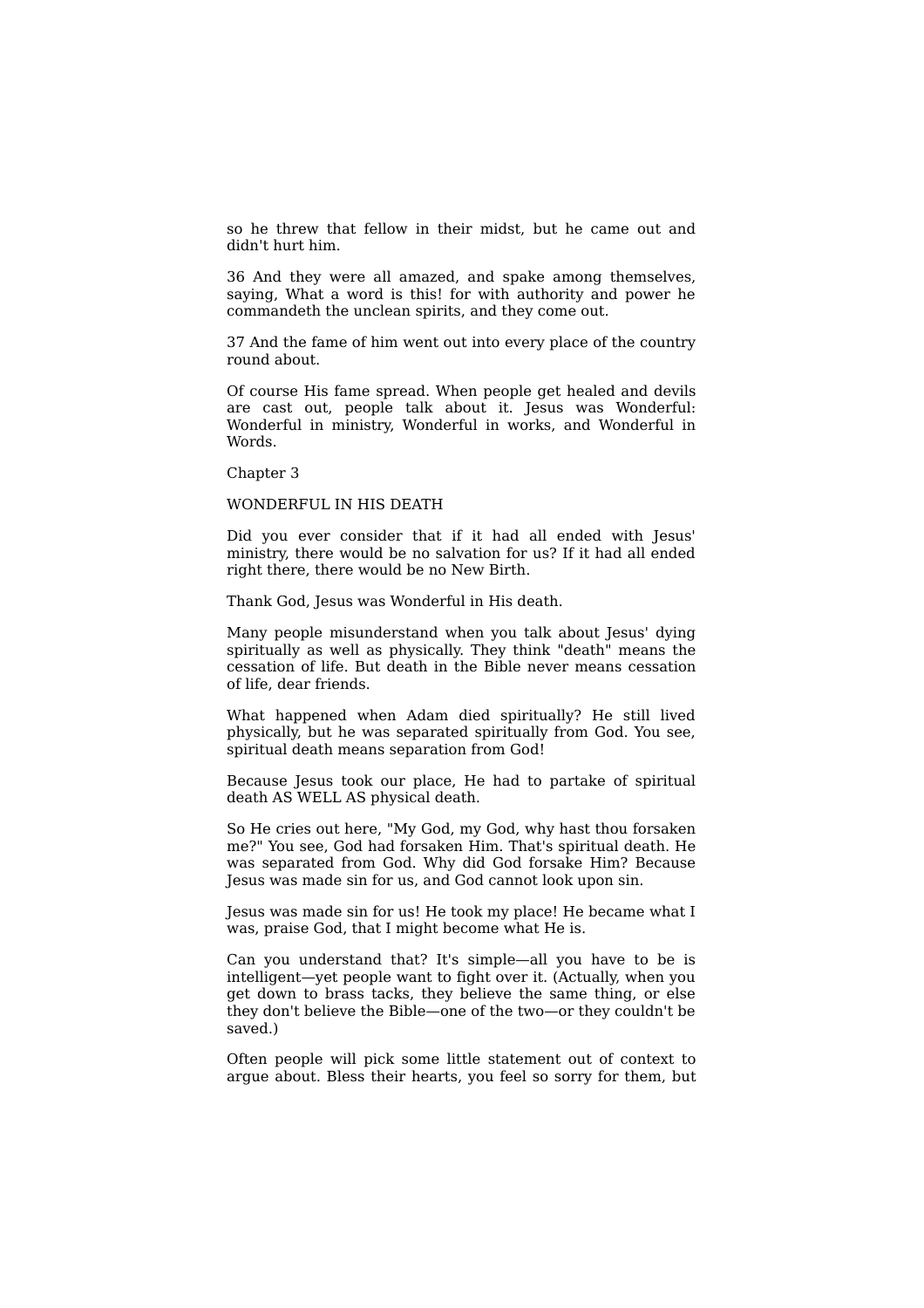you shouldn't condemn them. You feel sorry for them in the same way you would for a little child who had never gone to school and learned to read. You don't get mad at them because they can't read, and you can't get aggravated with spiritual babies, either.

17 Just have patience with them. Some may grow up someday and become spiritually mature. And if they don't—well, you don't have to worry about it. They've got it made anyway as long as they believe Jesus as their Savior.

"My God, my God, why hast thou forsaken me?" Why did God forsake Jesus? Because He had become sin. Jesus never committed sin. God made Him to be sin with our sin. Was it Jesus' body that became sin? No! It was His spirit that became sin, because sin is not a physical thing; it's a spiritual thing. If sin were only physical, then each one of us by dying physically could atone for ourselves. But, no, sin is spiritual.

Some of the people standing by the cross, when they heard Jesus say this, said "This man calleth for Elias" (Elijah).

MATTHEW 27:48-51

48 And straightway one of them ran, and took a sponge, and filled it with vinegar, and put it on a reed, and gave him to drink.

49 The rest said, Let be, let us see whether Elias [Elijah] will come to save him.

50 Jesus, when he cried again with a loud voice, yielded up the ghost [or His spirit].

51 And, behold, the veil of the temple was rent in twain from the top to the bottom, and the earth did quake, and the rocks rent.

He was Wonderful in His death. Hallelujah!

My dear friends, it is very significant that the veil in the Temple was rent in two from top to bottom—very significant. Under the Old Covenant or Old Testament, that veil curtained off the Holy of Holies in the Temple. Flavius Josephus, the Jewish historian, said the curtain was 40 feet wide, 20 feet high, and 4 inches thick.

That means that 20 feet in the air, an angel or similar emissary of God took hold of it and ripped it apart, signifying that the way into the Holy of Holies was now open.

Before Jesus' sacrifice on the cross, no one but the high priest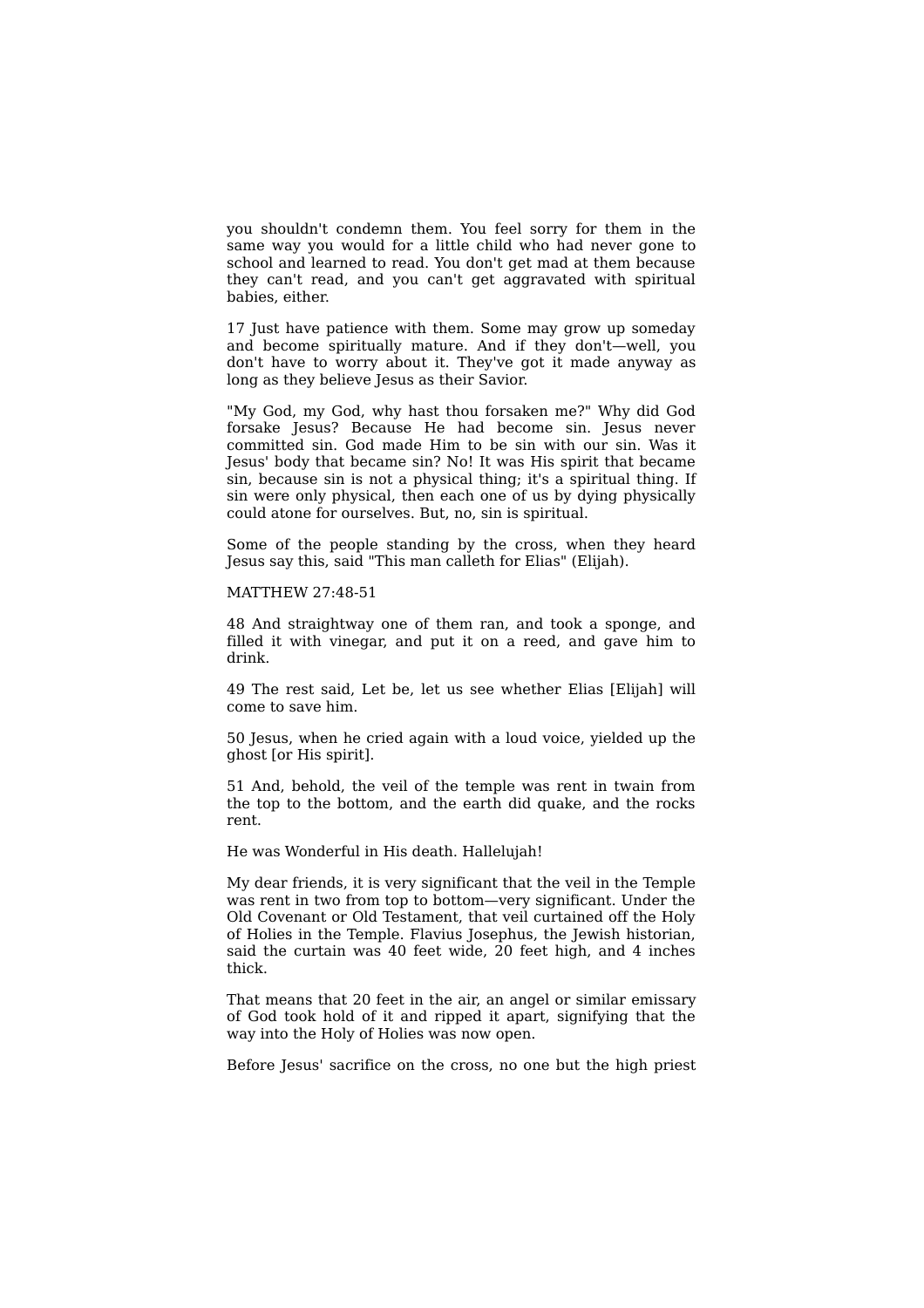could enter the Holy of Holies, and he had to take great precautions as he entered and made sacrifices for the sins of the people.

The Shekinah glory—the visible presence of God—was kept shut up in the Holy of Holies, but on the day of the Crucifixion, it moved out.

God no longer dwells in an earthmade Holy of Holies; God now dwells in us. The glory of the Shekinah presence of God now dwells in our hearts! The Holy Spirit bears witness with our spirit that we are the children of God.

Chapter 4

WONDERFUL

### IN HIS RESURRECTION

Jesus was Wonderful in His death and, thank God, He was resurrected. He was Wonderful in His Resurrection. That's part of the Christmas story, too.

## MATTHEW 28:1-6

1 In the end of the Sabbath, as it began to dawn toward the first day of the week, came Mary Magdalene and the other Mary to see the sepulchre.

2 And, behold, there was a great earthquake: for the angel of the Lord descended from heaven, and came and rolled back the stone from the door, and sat upon it.

3 His countenance was like lightning, and his raiment white as snow:

4 And for fear of him the keepers did shake, and became as dead men.

That means they fell down flat. (You've never seen any dead men standing up, have you?)

5 And the angel answered and said unto the women. Fear not ye: for I know that ye seek Jesus, which was crucified.

Are you ready for verse 6? Here's the Wonderful message, because "His Name shall be called Wonderful."

6 He is not here: for he is risen, as he said. Come, see the place where the Lord lay.

Where is He? He is not here! All the powers of earth and hell have failed to keep Him. According to John's Gospel, Mary said,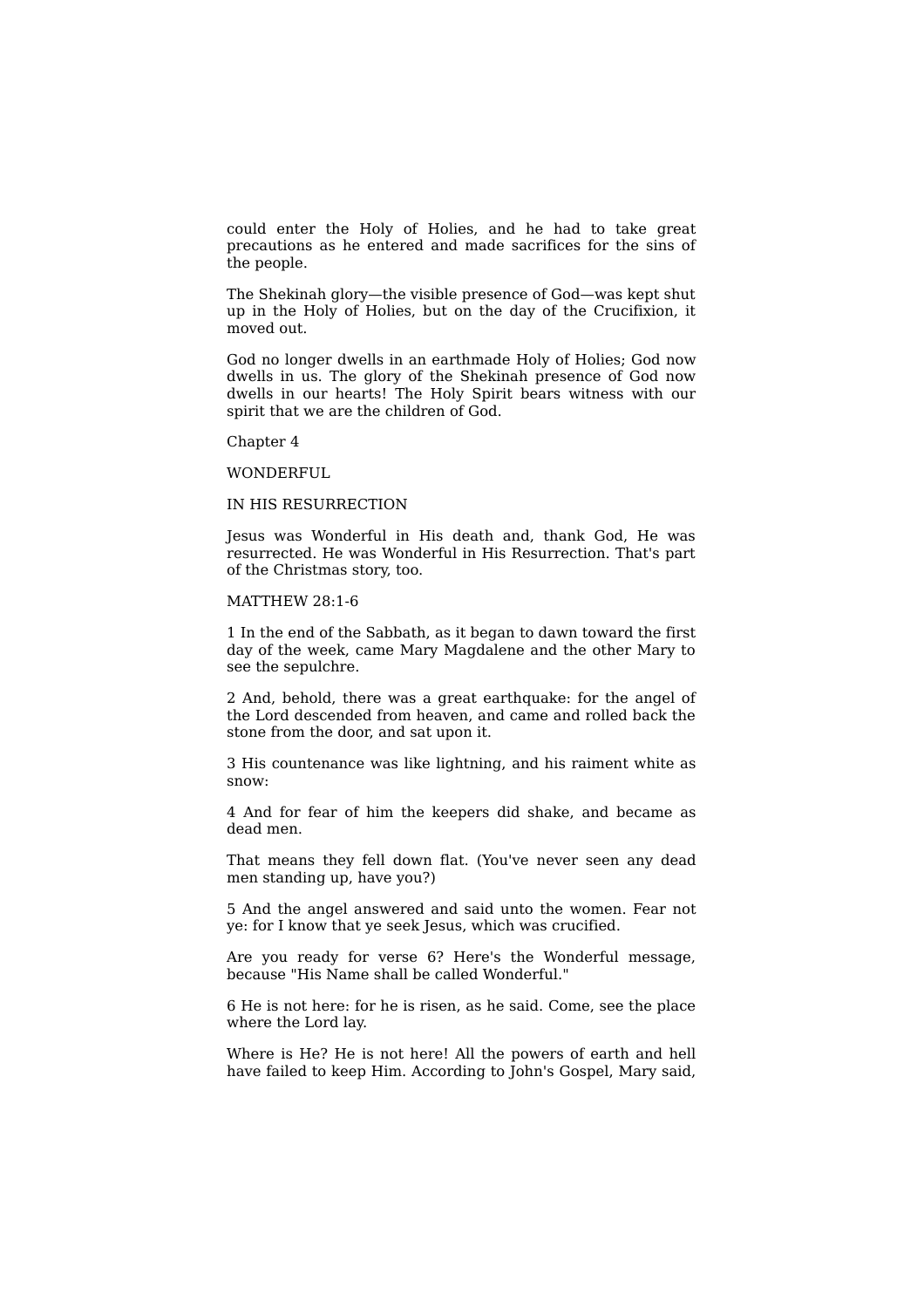"Sir, if thou have borne him hence, tell me where thou hast laid him, and I will take him away" (John 20:15).

You see, many seek the Living One among the dead. How many times people have sought in vain for life among dead forms? They are seeking life among dead works, dead feelings, dead services, a dead god—wells without water.

Everybody else's god in every religion in the world is dead except ours! He's alive!

23 Thank God, He's risen! He is risen! He is risen! He has all authority!

### MATTHEW 28:18

18 And Jesus came and spake unto them, saying, All power is given unto me in heaven and in earth.

That Greek word translated "power" in verse 18 is also translated "authority' throughout the New Testament. Therefore, you could read that verse, "All authority is given unto Me in heaven and in earth."

After His resurrection, Jesus immediately delegated the authority upon the earth to His church. His authority upon the earth is manifested through the Church.

In the next two verses He sent them forth:

19 Go ye therefore, and teach all nations, baptizing them in the name of the Father, and of the Son, and of the Holy Ghost:

20 Teaching them to observe all things whatsoever I have commanded you: and, lo, I am with you alway, even unto the end of the world.

This is similar to the great Commission found in Mark's Gospel:

### MARX 16:15-18

15 And he said unto them, Go ye into all the world, and preach the gospel to every creature.

16 He that believeth and is baptized shall be saved; but he that believeth not shall be damned.

17 And these signs shall follow them that believe; In my name shall they cast out devils; they shall speak with new tongues;

18 They shall take up serpents; and if they drink any deadly thing, it shall not hurt them; they shall lay hands on the sick, and they shall recover.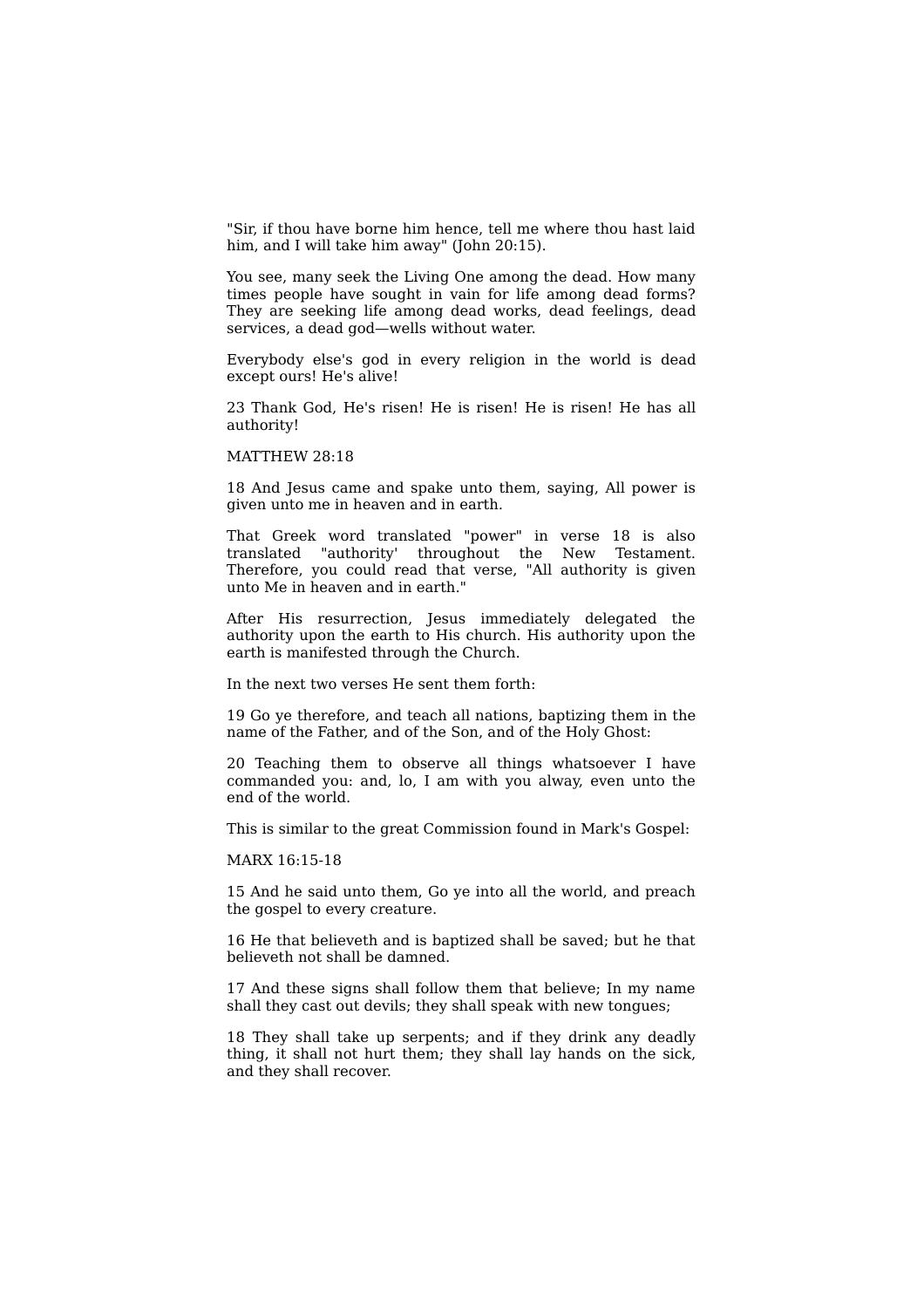There are many thrilling Scriptures along this line, but let's look at the Book of Ephesians, the book with the central theme that Christ is the Head and we are the Body. Let's see the revelation Paul gives in Ephesians. Remember, Paul was not taught the Gospel by some man:

### GALATIANS 1:11,12

11 But I certify you, brethren, that the gospel which was preached of me is not after man.

12 For I neither received it of man, neither was I taught it, but by the revelation of Jesus Christ.

The Holy Spirit taught Paul the whole thing! Now notice what Paul says about Jesus' resurrection. He was Wonderful in resurrection.

## EPHESIANS 2:1-6

1 And you hath he quickened, who were dead in trespasses and sins;

The word "quickened" means "made alive." Thank God, we've already been resurrected spiritually. We've been made alive. We're going to have new bodies one of these days.

2 Wherein in time past ye walked according to the course of this world, according to the prince of the power of the air, the spirit that now worketh in the children of disobedience:

3 Among whom also we all had our conversation in times past in the lusts of our flesh, fulfilling the desires of the flesh and of the mind; and were by nature the children of wrath, even as others.

4 But God, who is rich in mercy, for his great love wherewith he loved us.

5 Even when we dead in sins, hath quickened us together with Christ, (by grace ye are saved;)

God made us alive together with Christ. God saw it as done when He raised Jesus up. Now notice:

6 And hath raised us up together [that's not all of it], and made us sit together in heavenly places in Christ Jesus.

Oh, I could preach on that forever! Yes, He was Wonderful in His resurrection, but that's not all of the story.

Chapter 5

WONDERFUL IN HIS COMING AGAIN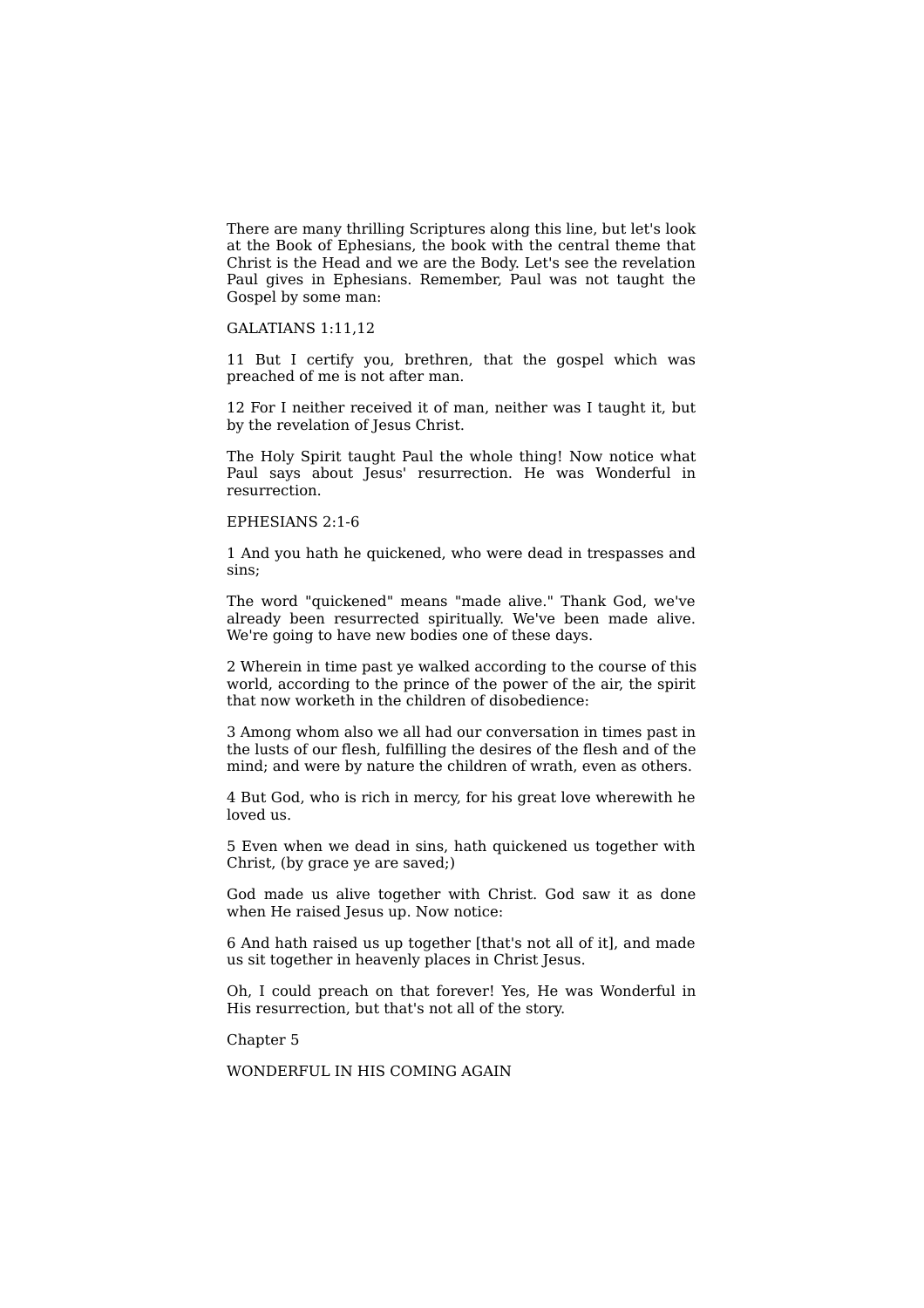The birth of Jesus by itself doesn't give us a picture of the complete plan of God. The complete plan of God is not just a little baby lying in a manger at Christmas. If that's all there were to it, it wouldn't be worth remembering. But that wasn't all there was to it. To get a picture of the complete plan of God —Jesus' birth and resurrection—let's turn to the first chapter of Acts.

ACTS 1:8-11

8 But ye shall receive power, after that the Holy Ghost is come upon you: and ye shall be witnesses unto me both in Jerusalem, and in all Judaea, and in Samaria, and unto the uttermost part of the earth.

9 And when he had spoken these things, while they beheld, he was TAKEN UP; and a cloud received him out of their sight.

10 And while they looked stedfastly toward heaven as he went up, behold, two men stood by them in white apparel;

11 Which also said, Ye men of Galilee, why stand ye gazing up into heaven? this same Jesus, which is taken up from you into heaven, shall so come in like manner as ye have seen him go into heaven.

Hallelujah! In conclusion, turn over to First Thessalonians. We must understand something here that many Bible scholars haven't seen, bless their hearts. The result is that many people are trying to peddle little theories of their own.

Remember that Paul said he received the Gospel he preached by revelation of Jesus Christ. Paul is the only one who received revelation about the catching away of the saints. (Don't try to read about it anywhere else in the Bible, because you can't.)

We call this "catching away" the "Rapture." If you want to call it "the Rapture," fine; that's scriptural. The event also is called "caught up" (that's what it also says in the King James translation), or "catching away."

You can't find anyone else in Scripture who has that revelation. When Jesus talked

29 about the Second Coming, He never mentioned the Rapture —and there's a reason He didn't. He was talking primarily to the Jews; He wasn't talking to the Church.

So don't turn over to Matthew 24 and Luke 21 and say, "I read that and there's nothing in there about a Rapture, so one is not going to take place."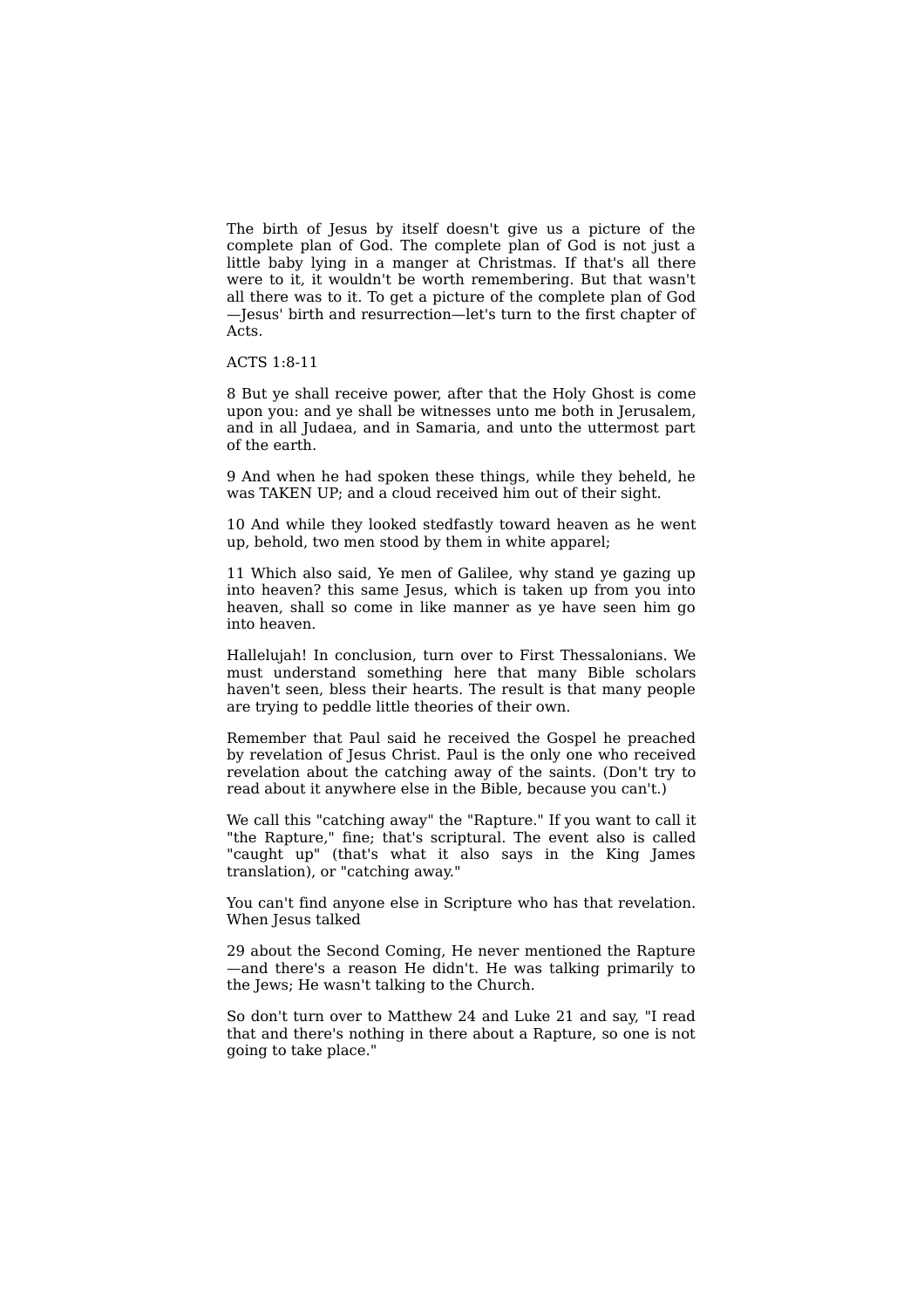Why not? Jesus wasn't preaching or teaching to the Church; He was talking to the Jews. The same disciples who were with Him then were present on the Day of Pentecost. They were endued with power from on High and went out to preach. And we have a double portion of what they preached.

The message spread everywhere they went that Jesus ascended up into heaven, and the cloud received Him out of their sight. Two men in white apparel stood by them and told them. "This same Jesus whom you saw go away is coming in like manner." He's coming! The Early Church was looking for Him to come again!

The Church at Thessalonica was looking for Him to come, but in the meantime, some of them had died. Now the others had questions. Were they going to miss it? You can understand why they would be perplexed. Those two men whom the disciples had seen evidently were angels, and they had said, "He's coming."

So now Paul is writing to the Thessalonians:

### 1 THESSALONIANS 4:13-18

13 But I would not have you to be ignorant, brethren, concerning them which are asleep, [No, their spirit wasn't asleep. Paul is talking about their bodies being asleep.] that ye sorrow not, even as others which have no hope.

14 For if we believe that Jesus died and rose again, EVEN SO THEM ALSO WHICH SLEEP IN JESUS WILL GOD BRING WITH HIM.

15 For this we say unto you by the word of the Lord [You see, Paul had a Word from the Lord on it.], that we which are alive and remain unto the coming of the Lord [Paul is still looking for Him; he expected to be alive and remain, because he used the word "we."] shall not prevent them which are asleep.

16 For the Lord himself shall descend from heaven with a shout, with the voice of the archangel, and with the trump of God: and the dead in Christ shall rise first:

17 Then we which are alive and remain shall be CAUGHT UP [Caught up!] together with them in the clouds to meet the Lord in the air: and so shall we ever be with the Lord.

18 Wherefore comfort one another with these words.

We read in other places that Jesus is coming back to the earth, but here we see He's coming back with His saints. How could we COME BACK with Him if we hadn't already GONE to be with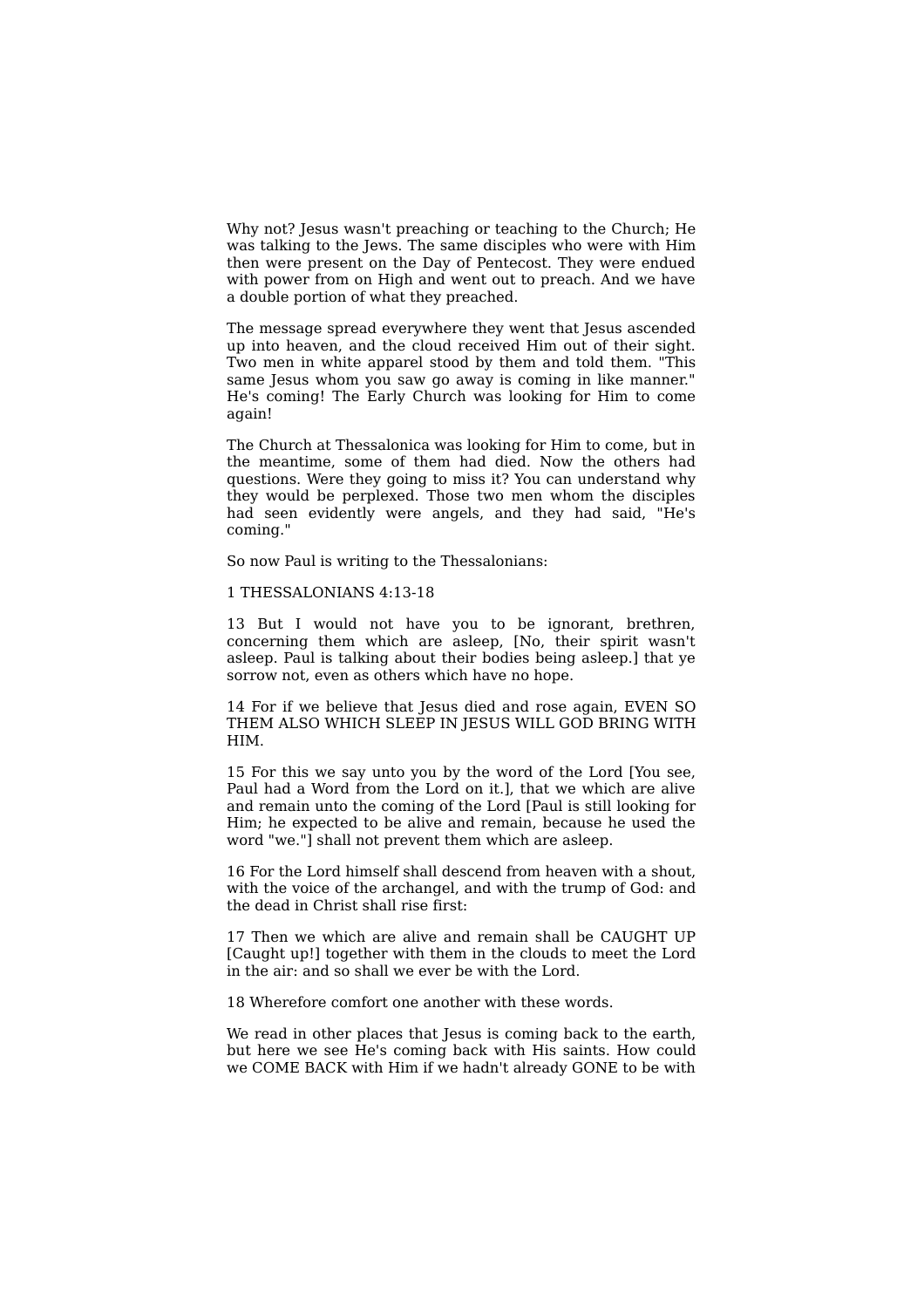# Him?

How could we COME BACK from Oklahoma City if we HAVEN'T BEEN to Oklahoma City?

Yes, Jesus is coming back to the earth eventually, but this is not talking about that here. Can you see that?

CAUGHT UP! We which are alive and remain shall be CAUGHT UP! That's what we mean when we talk about the Rapture caught up. You may call it either term. There is coming a "catching away." Caught up!

Verse 17 says, "Then we which are alive and remain shall be caught up TOGETHER WITH THEM in the clouds to meet the Lord in the air: and so shall we ever be with the Lord." With whom? With those who already have been raised from the dead in Christ.

It says we'll be caught up together with them "in the clouds." We're going to be caught up in the clouds to meet the Lord in the air, and so shall we ever be with the Lord.

He's going to be Wonderful in His Second Coming, isn't He?

Thank God for the Wonderful plan of God—the Wonderful plan of Redemption!

A Sinner's Prayer to Receive Jesus as Savior

Dear Heavenly Father,

I come to You in the Name of Jesus.

Your Word says, ". . . him that cometh to me I will in no wise cast out" (John 6:37), so I know You won't cast me out, but You take me in and I thank You for it.

You said in Your Word, "Whosoever shall call upon the name of the Lord shall be saved" (Rom. 10:13). I am calling on Your Name, so I know You have saved me now

You also said ". . . if thou shalt confess with thy mouth the Lord Jesus, and shalt believe in thine heart that God hath raised him from the dead, thou shalt be saved. For with the heart man believeth unto righteousness; and with the mouth confession is made unto salvation" (Rom. 10:9-10). I believe in my heart Jesus Christ is the Son of God. I believe that He was raised from the dead for my justification, and I confess Him now as my Lord.

Because Your Word says, ". . . with the heart man believeth unto righteousness . . ." and I do believe with my heart, I have now